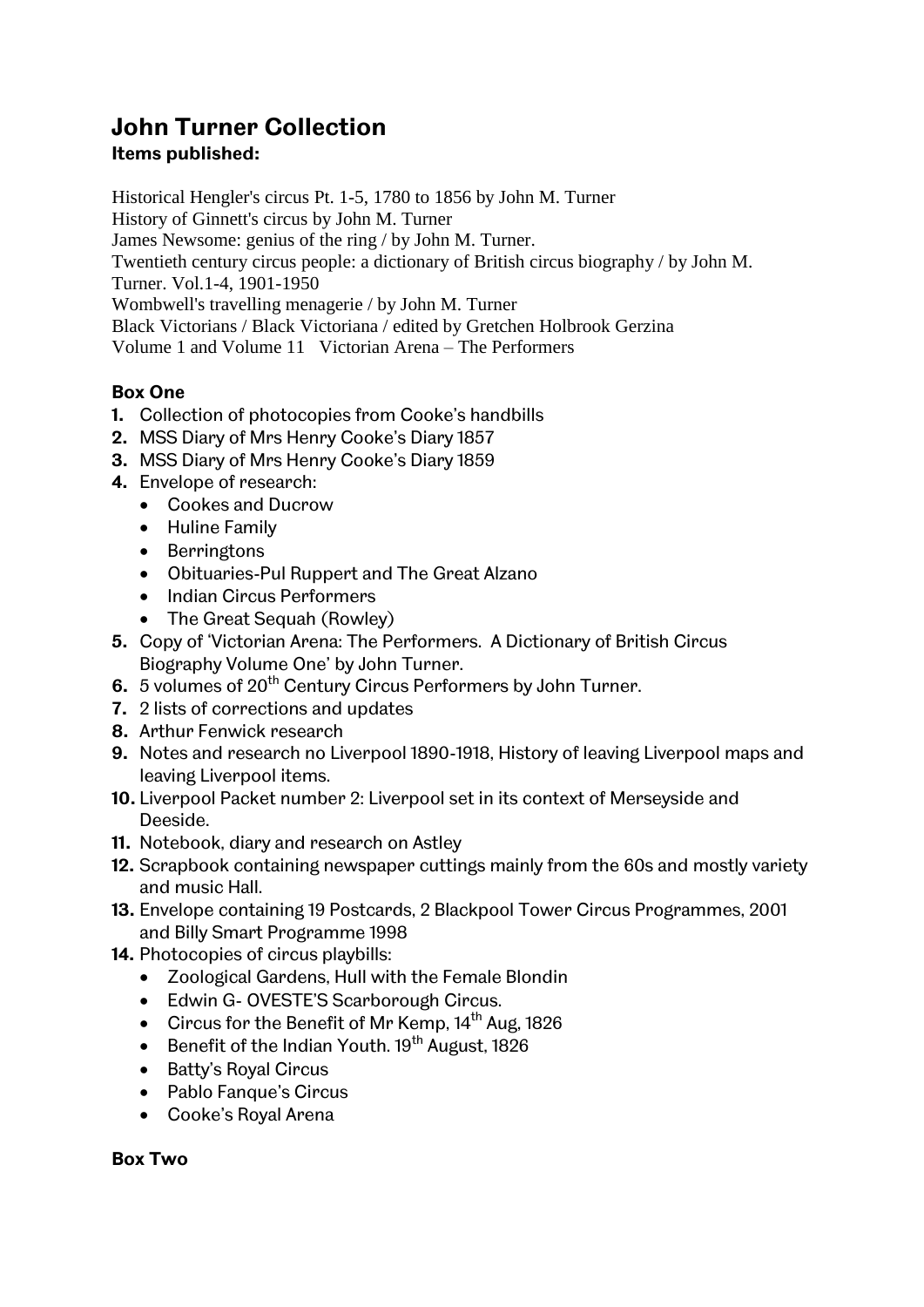- **1.** 'Victorian Arena: The Showmen'. A dictionary of British Circus Biography Vol 3. John Turner. Contains 6 loose photocopies of 2 illustrations, possible from Illustrated News.
- 2. Blue file. '20<sup>th</sup> century Circus'-alphabetical list.
- **3.** Blue file. '20<sup>th</sup> century Circus'-details of performers, 1 page.
- **4.** Correspondence from Hampshire County Council re list of Madden Playbills, dated 26<sup>th</sup> September 1990.
- **5.** Pink folder. 20<sup>th</sup> Century Circus People-Penultimate version
- **6.** Blue file-'Vol 2 in final form' with handwritten corrections.
- **7.** 70 colour photocopies from the circus programme, some from NFA collection.
- **8.** 6 colour photographs for book cover.
- **9.** Folder containing book cover proofs and legal deposit receipt from the British Library.
- **10.** John Turner's copy of his circus performer's book.
- **11.** Copy of marriage certificate issued at Portsea. Illegible.
- **12.** List for circus and location dates from database
- **13.** Photocopy of 'The Excitement and Romance of Circus History' by John Turner.
- **14.** Photocopy illustration of Pimpo the Clown
- **15.** File containing bibliography for 'Part five', letter from Whittaker re change of address, receipt from Der Komet/Organ Show Business and photocopy of review on Der Komet of Victorian Arena.
- **16.** Photocopy of Punch, or the London Charivari article
- **17.** Copy of silk playbill for Croueste (Crowhurst) plus other research notes
- **18.** Copy of Thesis. 'Wattle in the Sawdust: the Origins of Circus in Australia' by Mark St Leon
- **19.** Copy of 'Recollections of an Equestrian Manger' by Charles W. Montague.
- **20.**Index of Artistes and Acts appearing at the Palace Theatre of Varieties 1892-1914
- **21.** Photocopy of 'The Menageries Library of Entertaining Knowledge Vol2 1831'
- **22.**envelope of various articles
- **23.**Green file of personal correspondence \*restricted access\*.

## **Box Three**

- **1.** World's Fair notes 14<sup>th</sup> Sep 1912-13<sup>th</sup> Aug 1932
- **2.** A-World's Fair notes 13 $^{\text{th}}$  July 1935-25 $^{\text{th}}$  Jan 1936
- **3.** B-World's Fair notes 1<sup>st</sup> Feb 1936-31<sup>st</sup> Oct 1936
- 4. C-World's Fair notes 31<sup>st</sup> Oct 1936-24<sup>th</sup> July 1937
- 5. D-World's Fair notes 31<sup>st</sup> July 1937-23<sup>rd</sup> April 1938
- **6.** E-World's Fair notes 23rd April 1938-22nd April 1939 (Contains personal addressesrestricted)
- **7.** F-World's Fair notes 22nd April 1939-23rd March 1940
- **8.**  $\,$  G-World's Fair notes  $30^{th}$  March 1940-7 $^{th}$  Feb 1942
- **9.** H-World's Fair notes 14<sup>th</sup> February 1942-12<sup>th</sup> February 1944
- **10.** I-World's Fair notes 12<sup>th</sup> Feb 1944-24<sup>th</sup> Nov 1945
- **11.** J-Notes from the Showman May 31<sup>st</sup> 1901-March 28<sup>th</sup> 1902 and World's Fair Dec 1<sup>st</sup> 1945-May 31<sup>st</sup> 1947
- **12.** K-World's Fair notes 31<sup>st</sup> May 1947-17<sup>th</sup> July 1948
- **13.** L-World's Fair notes 24<sup>th</sup> July 1948-August 6<sup>th</sup> 1949. Some pages loose. (Contains personal addresses-restricted)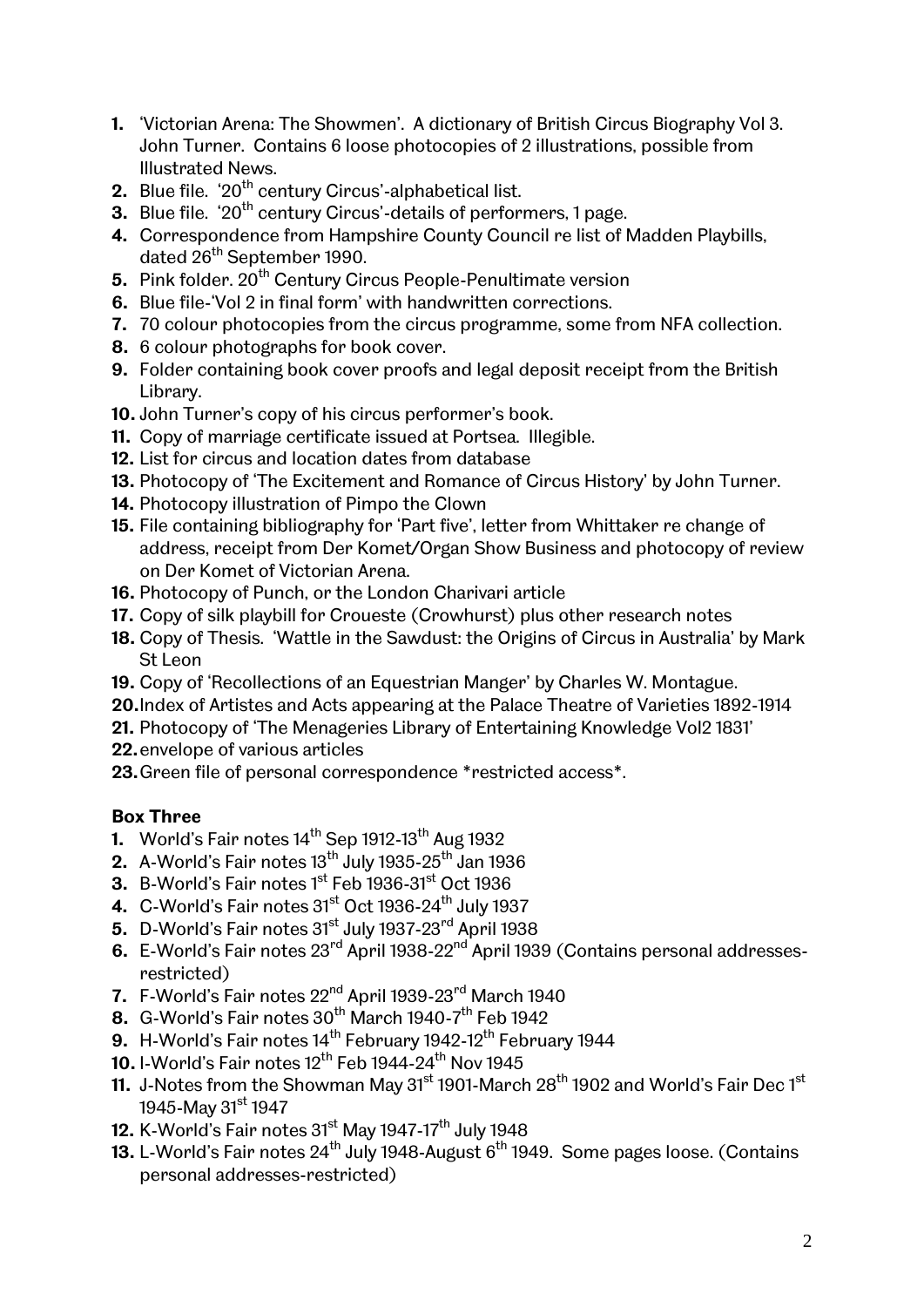- 14. M-World's Fair notes 6<sup>th</sup> August 1949-24<sup>th</sup> June 1950
- **15.** N-World's Fair notes  $24^{th}$  June 1950-12<sup>th</sup> May 1951
- **16.** 0-World's Fair notes 12<sup>th</sup> May 1951-29<sup>th</sup> March 1952-contains pages on Proctor family
- 17. P-World's Fair notes 5<sup>th</sup> April 1952-21<sup>st</sup> Mar 1953

# **Box Four**

- **1.** Q-28<sup>th</sup> March 1953-28<sup>th</sup> Aug 1954-loose Family tree of Davies in front
- **2.** R-3<sup>rd</sup> July 1954-28<sup>th</sup> Nov 1953-loose inserts at front. (Contains personal addresses-remove prior to research use)
- **3.** S-World's Fair notes 6<sup>th</sup> April 1957-14<sup>th</sup> Sep 1957-some pages loose.
- **4.** T-World's Fair notes 21<sup>st</sup> September 1957-12<sup>th</sup> Jan 1959 (Contains personal addresses-restricted)
- $\mathbf{5.}\ \mathsf{U}\text{-}\mathsf{World}$ 's Fair notes 10 $^{\text{th}}$  January 1959-17 $^{\text{th}}$  Oct 1959
- **6.** V-World's Fair notes 24<sup>th</sup> October 1959-25<sup>th</sup> June 1960
- **7.** W-World's Fair notes 2<sup>nd</sup> July 1960-14<sup>th</sup> Jan 1961
- **8.** X-World's Fair notes  $7<sup>th</sup>$  Jan 1961-30<sup>th</sup> June 1962
- **9.** Y-World's Fair notes 7<sup>th</sup> July 1962-28<sup>th</sup> Dec 1963
- 10. Z-World's Fair notes 28<sup>th</sup> Dec 1963-18<sup>th</sup> Sep 1965
- **11.** Notes from World's Fair 4<sup>th</sup> March 1961-18<sup>th</sup> March 1961 and from 1901 census. (Contains personal addresses-restricted)
- **12.** L-Notes from various archives including Manchester, Tyne and Wear and Preston
- **13.** M-Notes from various sources including Era almanac
- **14.** N-World's Fair notes 22<sup>nd</sup> March 1913-13<sup>th</sup> Nov 1915 and notes entitled 'General Circus'. (Contains personal addresses-restricted)

## **Box Five**

- **1.** O-World's Fair notes 1<sup>st</sup> Jan 1916-3<sup>rd</sup> Feb 1923 then July-Dec 1912
- **2.** Q-World's Fair notes 2<sup>nd</sup> Jan 1926-2<sup>nd</sup> June 1928 (Contains personal addressesrestricted)
- **3.** R-World's Fair notes 2<sup>nd</sup> June 1928-28<sup>th</sup> Nov 1936
- **4.** S-World's Fair notes 19<sup>th</sup> Dec 1936-24<sup>th</sup> May 1930
- **5.** T-World's Fair notes 31<sup>st</sup> May 1930-17<sup>th</sup> January 1931-World's Fair notes Feb 12<sup>th</sup> 1944-Nov  $24^{th}$  1945
- **6.** U-17<sup>th</sup> Jan 1931-14<sup>th</sup> Nov 1931-loose insert in back with list of names Z-World's Fair notes 1<sup>st</sup> Sep 1934-6<sup>th</sup> July 1935
- **7.** V-World's Fair notes 21<sup>st</sup> Nov 1931-9<sup>th</sup> April 1932
- **8.** W-World's Fair notes 9th April 1932-18th Feb 1933
- **9.** X-World's Fair notes 18<sup>th</sup> Feb 1933-30<sup>th</sup> Dec 1933
- **10.** Y-World's Fair notes 30<sup>th</sup> Dec 1933-1<sup>st</sup> Sep 1934
- **11.** Z-World's Fair notes 1<sup>st</sup> Sep 1934-6<sup>th</sup> July 1935

## **Box Six**

- **1.** I-World's Fair notes 18<sup>th</sup> Sep 1965-12<sup>th</sup> Aug 1966 (Contains personal addressesrestricted)
- 2. Il-World's Fair notes 22<sup>nd</sup> April 1967-27<sup>th</sup> July-1968
- **3.** III-World's Fair notes 3<sup>rd</sup> August 1968-22<sup>nd</sup> Nov 1969. Includes research for Pablo Fanque from the Stockport Advertiser. (Contains personal addresses-restricted)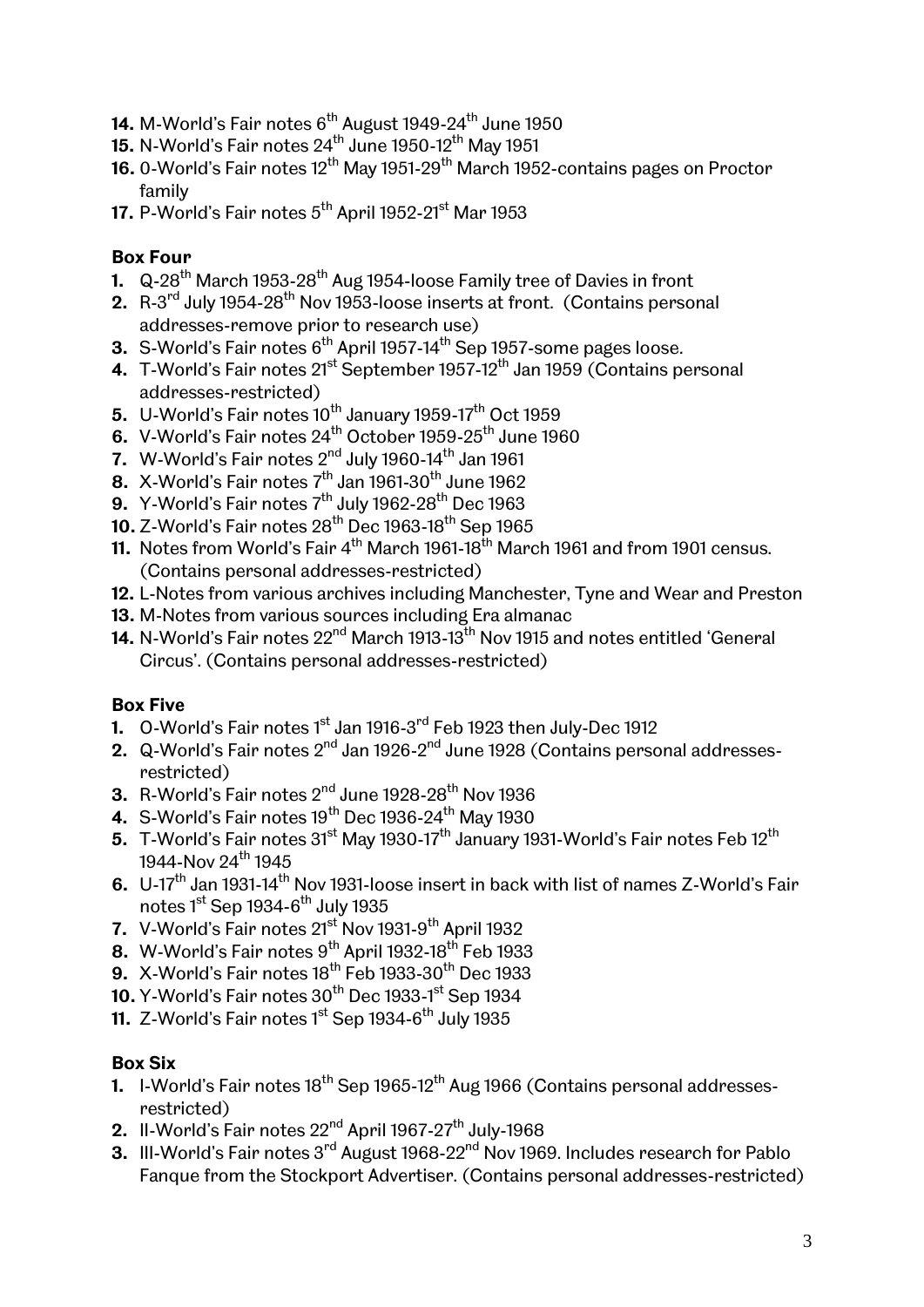- **4.** Notebook, Hengler research
- **5.** Notes on Hengler-listed on first page
- **6.** Notes from various sources listed on first page (Contains personal addressesrestricted)
- **7.** 1-Notes mainly from Era. List on first page (Contains personal addressesrestricted)
- **8.** 2-Notes mainly from Era. List on First Page
- **9.** Notes Mainly from Era 1851 and Pablo Fanque research
- **10.** Red notebook containing research from 1891 census mainly on Henglers.
- **11.** Notes from Tyne and Wear Archive, The Showman, Era etc. (Contains personal addresses-restricted)
- **12.** Notes on Rabies from various sources. Includes cut-out from 'The Guardian'.4 pages of circus notes.
- **13.** Notes from 1881 census-only 7 pages

#### **Box Seven**

7 boxes of index cards A-Z labelled 'miscellaneous circus folk'

#### **Box Eight**

Index cards

- **1.** Acts, scenes etc
- **2.** Competitors (national) A
- **3.** C-Fo
- **4.** Fr-H

## **Box Nine**

Index cards

- **1.** I-P
- **2.** Q-Z
- **3.** 2 boxes relating to Hengler

#### **Box Ten**

Archive box containing photocopied research notes:

- **1.** Croueste's (Contains personal addresses-restricted)
- **2.** Davis' "Oympic"
- **3.** Ducrow
- **4.** Fossett-includes family tree and copy of last will of John Fossett. (Contains personal addresses-restricted)
- **5.** Ginnetts (Contains personal addresses-restricted)
- **6.** Olympic
- **7.** Pinder (Contains personal addresses-restricted)
- **8.** Ryan

#### **Box Eleven**

- **1.** Newsome's
- **2.** Sanger contains programme and photograph
- **3.** Wombwell (Contains personal addresses-restricted)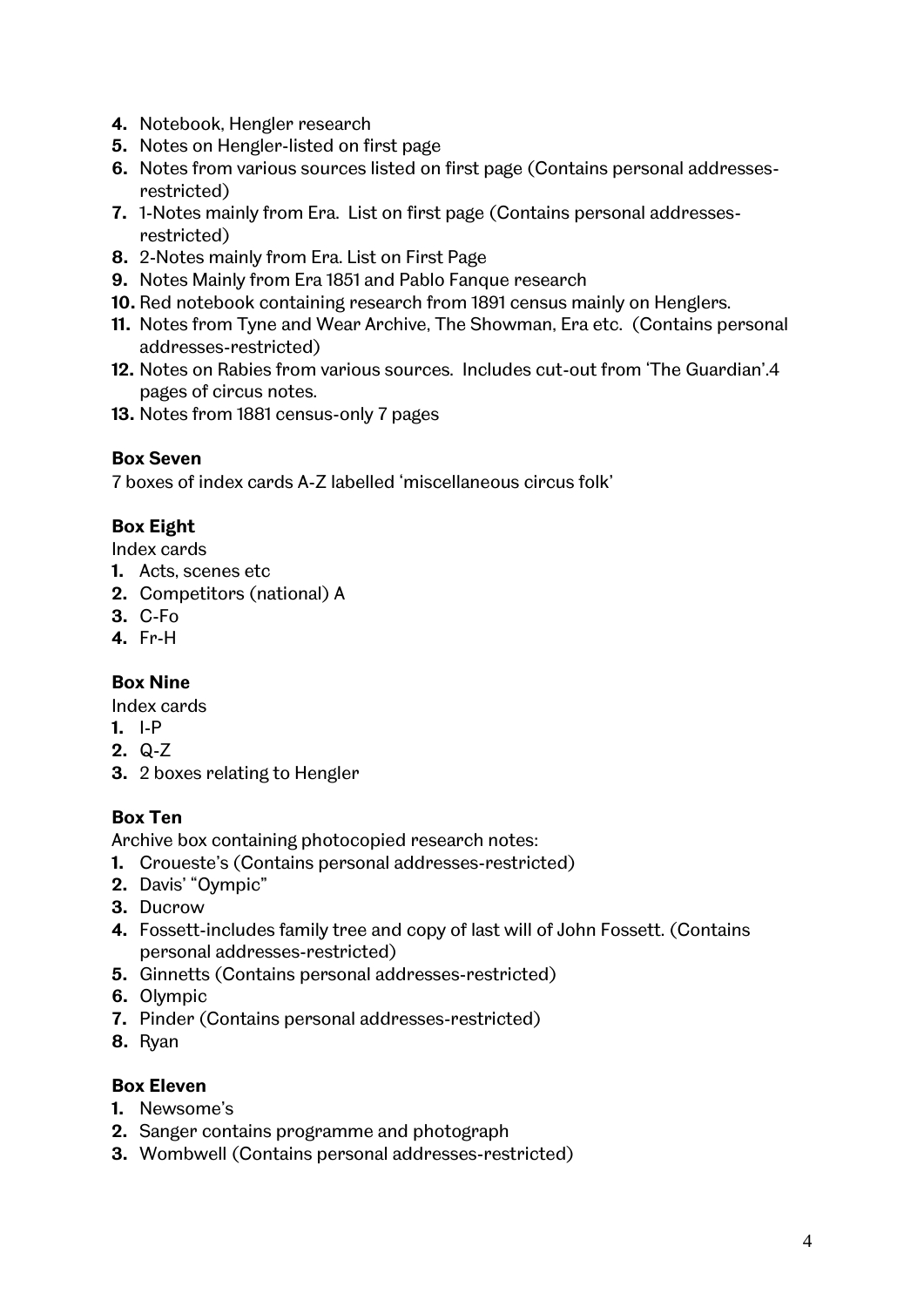## **Box Twelve**

- **1.** Copies of the 'Lost Autobiography of James Henry Frowde' by John Turner
- **2.** Plastic wallet containing Frowde research from the Theatre Museum
- **3.** Original print of 'Lost Autobiography of James Henry Frowde' by John Turner in Gloucestershire History. No 15, 2001.
- **4.** Photocopy of 'Fools and Horse, Sourcebook for Victorian Comic performance' by Jacky Bratton and Ann Featherstone, with contributions from Paul Newman and John Turner.
- **5.** Photocopy of 'The Froudes, or Frowdes, of Devon' by the Rev. R. E. Hoopell (read at Plymouth, July 1892). From Devonshire Association reports and Transactions, vol. 24, pp441-457.
- **6.** Frowde research folder containing: Lineage pamphlet, family tree, copies of Frowde the Proud-The Clown Evangelist by Dr John Turner, photocopies of research from Gloucester local studies centre notes, correspondence with Frowde family members and transcripts of two volumes of James Frowde's autobiographical notebooks.
- **7.** Manilla folder with photocopy and transcript of Frowde's Autobiography vol. 1
- **8.** Manilla folder with photocopy and transcript of Frowde's Autobiography vol. 1 & 2
- **9.** Manilla folder with photocopy and transcript of Frowde's Autobiography vol. 2
- **10.** Manilla folder with photocopy and transcript of Frowde's Autobiography vol. 3
- **11.** Manilla folder with photocopy and transcript of Frowde's Autobiography vol. 4
- **12.** Manilla folder with photocopy and transcript of Frowde's Autobiography vol. 5

## **Box Thirteen**

- **1.** Information for Pablo Fanque In Norwich
- **2.** List for Pablo Fanque's Circus Royal with location and dates.
- **3.** Envelope containing OHPs and notes for talks on:
	- Hengler
	- Pablo Fanque
	- James Newsome
	- For the Society of Geneologists-Theatre
	- Jim Frowde
- **4.** Correspondence with Peter Brauning re circus and Allied Arts. Mainly German (restricted items)
- **5.** Copies of articles in various languages.
- **6.** James Bannister correspondence
- **7.** Sanger research
- **8.** Miscellaneous research
- **9.** Envelope containing research on:
	- Leopold, Holloway and Bros Artois
	- Ohmy
	- Bostock
	- Fossett
	- Barnum

# **Box Fourteen Hangler's and related research**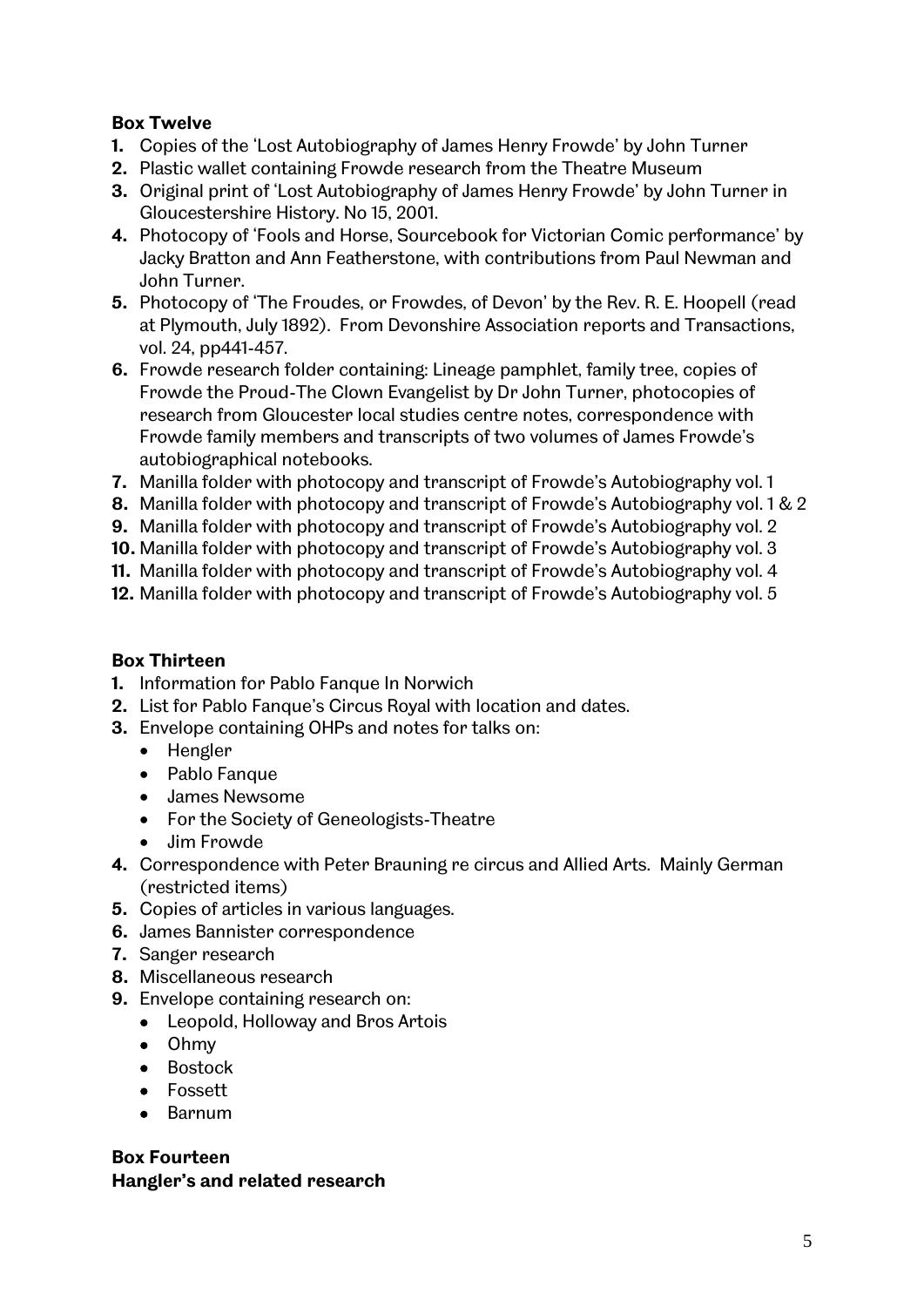- **1.** Various Illustrated news and photograph of Kingston-Upon-Hull
- **2.** Black folder containing various photocopies of playbills
- **3.** Envelope containing Hengler photocopies
- **4.** Envelope of various Hengler articles
	- Hengler's Grand Cirque
	- Hengler Family Tree
	- $\bullet$  Hengler's last tour in the Lake District x 2
	- Hengler's Fireworks-Famous for 60 Years x 2
	- Hengler's Circus visits Birmingham
	- Jenny Louise Hengler
	- Hengler's Circus and Gloucester x 2
	- John Michael Hengler-The Living Illustration of the Modern Marvellous x2
- **5.** Hengler birth certificates and family tree
- **6.** Hengler's and Liverpool research
- **7.** Blue file containing list of Hengler's Circus Artists
- **8.** File of various article for Hengler book research. All cited.
- **9.** Envelope containing Hengler's research, programmes, photographs and negatives, family tree and photocopy of articles and handbills. Obituary of Tamara Hassini from the Daily telegraph, Nov 26<sup>th</sup>, 1988 Obituary of Jimmy Chipperfield, World's Fair Friday May 11<sup>th</sup> 1990, The Times, Saturday April 21<sup>st</sup> 1990 and The Sunday Telegraph 22.4.90.
- **10.** Folder with Hengler's research including 'Horse races in Theatres' by George Speight, Hengler's circus plan, copy of marriage certificate, further certificates, articles and photos of Hengler. Picture of gravestone.
- **11.** Paper file with photocopied material relating to Hengler's circus with plan of the circus. Included are 4 packs of photographs, possibly duplicates. **See earlier entry, box two 16.**
- **12.** Copy of Historical Hengler's Circus Part one 1780-1856
- **13.** Copy of Historical Hengler's Circus Part Two 1857-1862
- **14.** Copy of Historical Hengler's Circus Part Three 1863-1869
- **15.** Copy of Historical Hengler's Circus Part Four 1870-1876
- **16.** Copy of Historical Hengler's Circus Part five 1877-1882
- **17.** 3 postcards. Flora Hengler, Mary Hengler and the Hengler Sisters.
- **18.** 2 photographs of Mr. Hengler's Silver Falls.
- **19.** Photo album containing photographs and photocopies of articles relating to Hengler's. 1 pack of 5 copied photographs in manila envelope. (2 duplicates.)

#### **Box Fifteen**

- **1.** Black file labelled Hengler's grand Cirque. Argyll St etc.
- **2.** Items from box file Hengler's Vol 6.
- **3.** 5 notebooks: B,D,F,G and J
- **4.** paper roll with dates and circus locations
- **5.** Wooden picture of Ringling Bros and Barnum and Bailey Combined Circus presenting the Durbar of Delhi.

## **Box Sixteen**

- **1.** One index box labelled Hengler Genealogy
- **2.** One index box with miscellaneous notes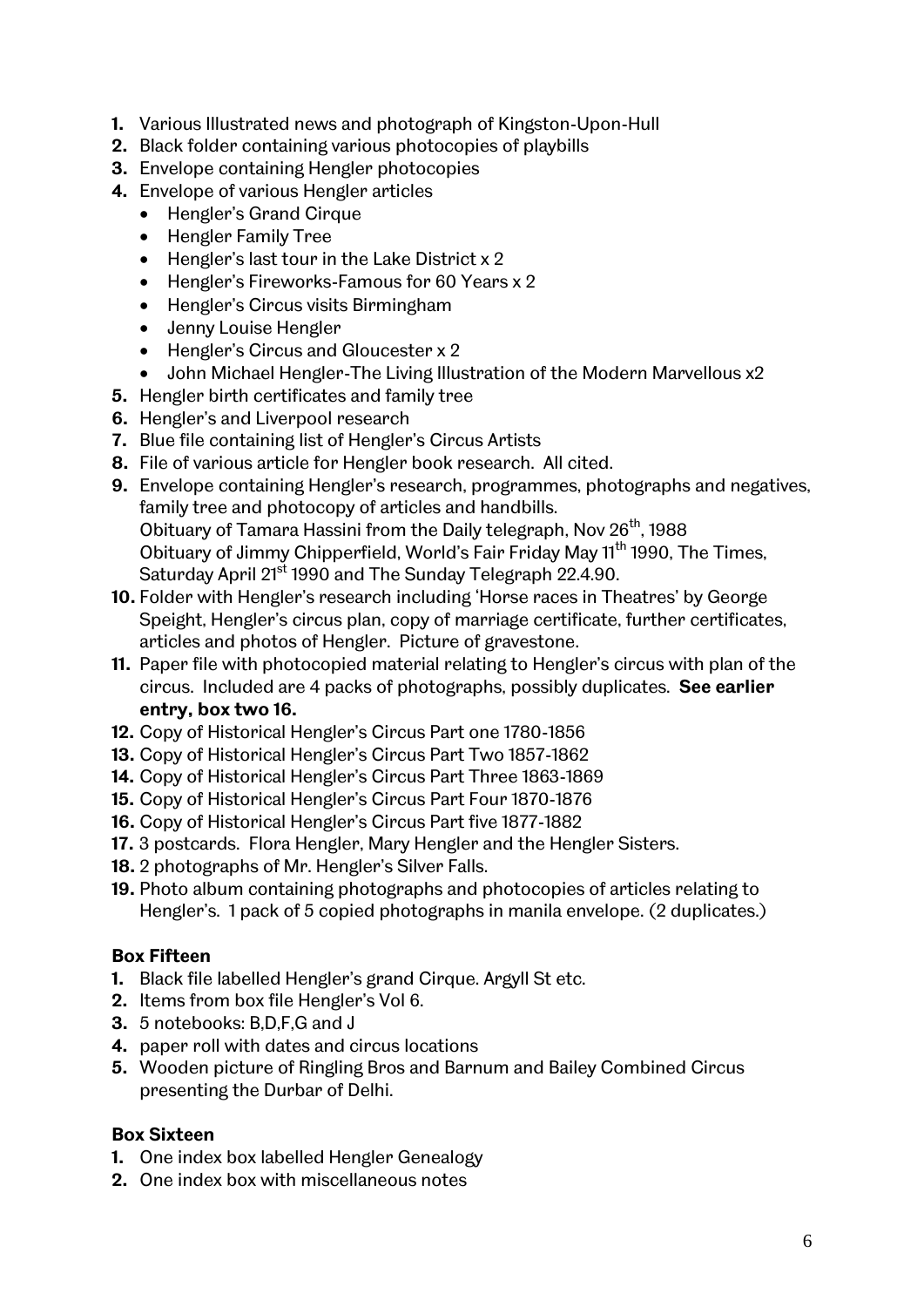- **3.** Six CD ROMs labelled Pablo Fanque
- **4.** Four Disks of research. Computer game-5 discs and Booklet for Fiendish Freddy's, Not playable.
- **5.** I cassette labelled Omnibus-Pablo Fanque
- **6.** I set of index cards Pablo Fanque research
- **7.** 1 wooden picture 'Ringling Bros and Barnum and Bailey combined Circus presenting the Durbar of deli
- **8.** CDRom-Leodis file:53 circus playbills
- **9.** 10 computer discs of circus research.
- **10.** 6 computer Discs of Pablo Fanque research.
- **11.** CD of Pablo Fanque images
- **12.** one bookmark for Chipperfields Xmas Circus Bingley Hall c1960s
- **13.** one postcard
- **14.** Programmes:
	- The Chinese State Circus c2000
	- The Great British Circus Wild Animal Spectacular, 2005
	- Circus Tono Boltini, Utrecht, 1966. In Dutch
	- Spanischer National Circus Tour in Germany, c1962. In German.

**15.** Theatre Crafts September 1972.

#### **Box files and other files**

These files contain notes and photocopies from research undertaken by John Turner. **Personal Correspondence is restricted and will need to be removed prior to research.**

# **Shelf One**

- **1.** Cooke
- 2. 20<sup>th</sup> Century Circus People
- **3.** John Turner research and Originals
- **4.** John Turner Indexes and Hengler
- **5.** John Turner Research Programmes
- **6.** Circus Family History
- **7.** Illustrations: Hengler's and Hengler's Circus
- **8.** Pablo Fanque
- **9.** Pablo Fanque
- **10.** Pablo Fanque
- **11.** Pablo Fanque
- **12.** Pablo Fanque
- **13.** Pablo Fanque

#### **Shelf 2**

- **1.** General Circus Chronological File
- **2.** 1780-1878
- **3.** 1879-199?
- **4.** Sanger and Hernandez
- **5.** Wallett
- **6.** Rudderham Transcripts 1800-59
- **7.** Fenwick
- **8.** Astley's Playbills